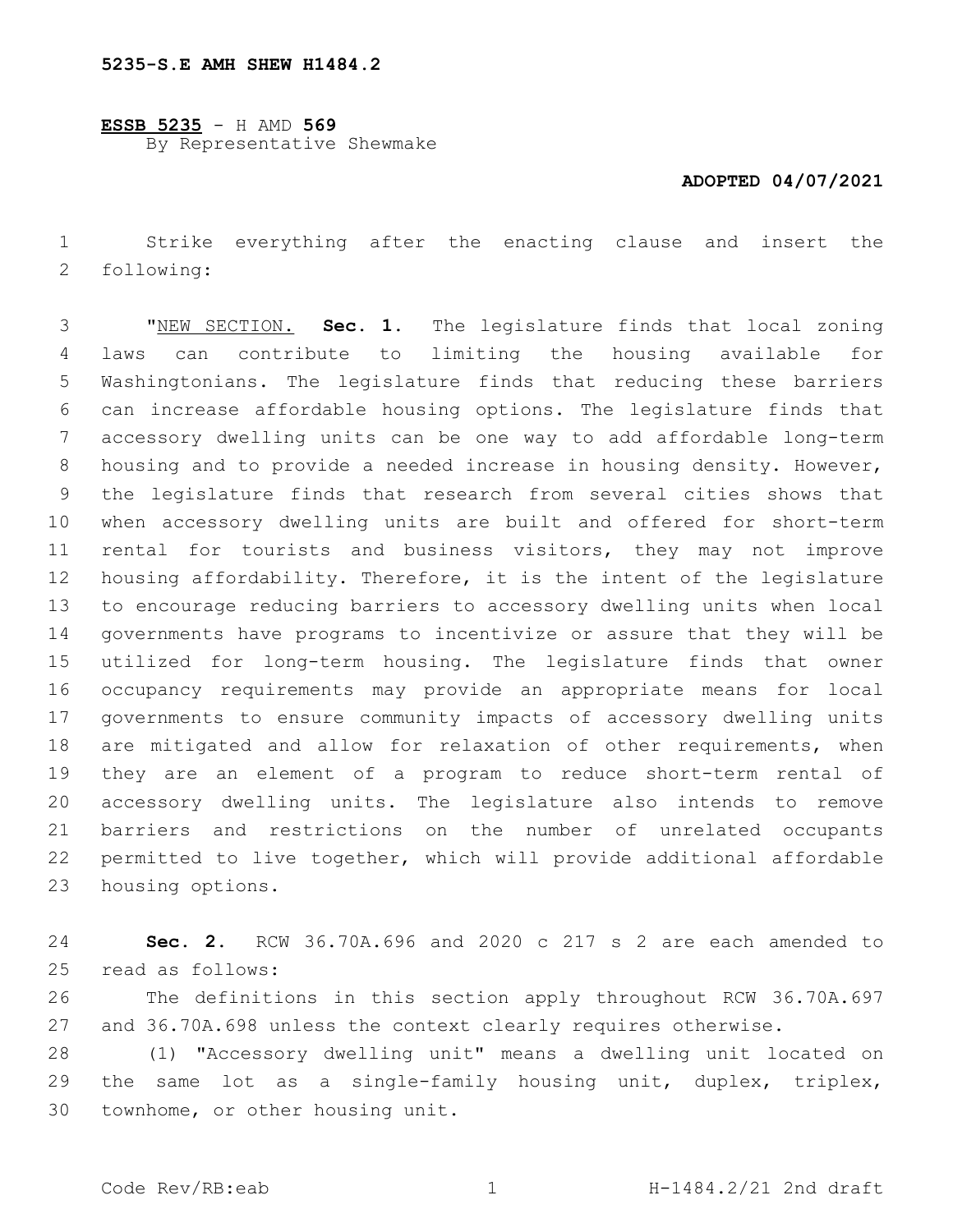(2) "Attached accessory dwelling unit" means an accessory dwelling unit located within or attached to a single-family housing unit, duplex, triplex, townhome, or other housing unit.

 (3) "City" means any city, code city, and town located in a 5 county planning under RCW 36.70A.040.

(4) "County" means any county planning under RCW 36.70A.040.

 (5) "Detached accessory dwelling unit" means an accessory dwelling unit that consists partly or entirely of a building that is separate and detached from a single-family housing unit, duplex, 10 triplex, townhome, or other housing unit and is on the same property.

11 (((45)) (6) "Dwelling unit" means a residential living unit that provides complete independent living facilities for one or more persons and that includes permanent provisions for living, sleeping, 14 eating, cooking, and sanitation.

15  $((\overline{6}))$   $(7)$  "Major transit stop" means:

 (a) A stop on a high capacity transportation system funded or expanded under the provisions of chapter 81.104 RCW;

18 (b) Commuter rail stops;

 (c) Stops on rail or fixed guideway systems, including 20 transitways;

 (d) Stops on bus rapid transit routes or routes that run on high 22 occupancy vehicle lanes; or

 (e) Stops for a bus or other transit mode providing actual fixed 24 route service at intervals of at least fifteen minutes for at least 25 five hours during the peak hours of operation on weekdays.

 (8) "Owner" means any person who has at least 50 percent ownership in a property on which an accessory dwelling unit is located.

 (9) "Short-term rental" means a lodging use, that is not a hotel 30 or motel or bed and breakfast, in which a dwelling unit, or portion thereof, is offered or provided to a guest by a short-term rental operator for a fee for fewer than 30 consecutive nights.

 **Sec. 3.** RCW 36.70A.697 and 2020 c 217 s 3 are each amended to 34 read as follows:

 (1)(a) Cities must adopt or amend by ordinance, and incorporate into their development regulations, zoning regulations, and other 37 official controls the requirements of RCW 36.70A.698(1) to take 38 effect by July 1, 2021.

Code Rev/RB:eab 2 H-1484.2/21 2nd draft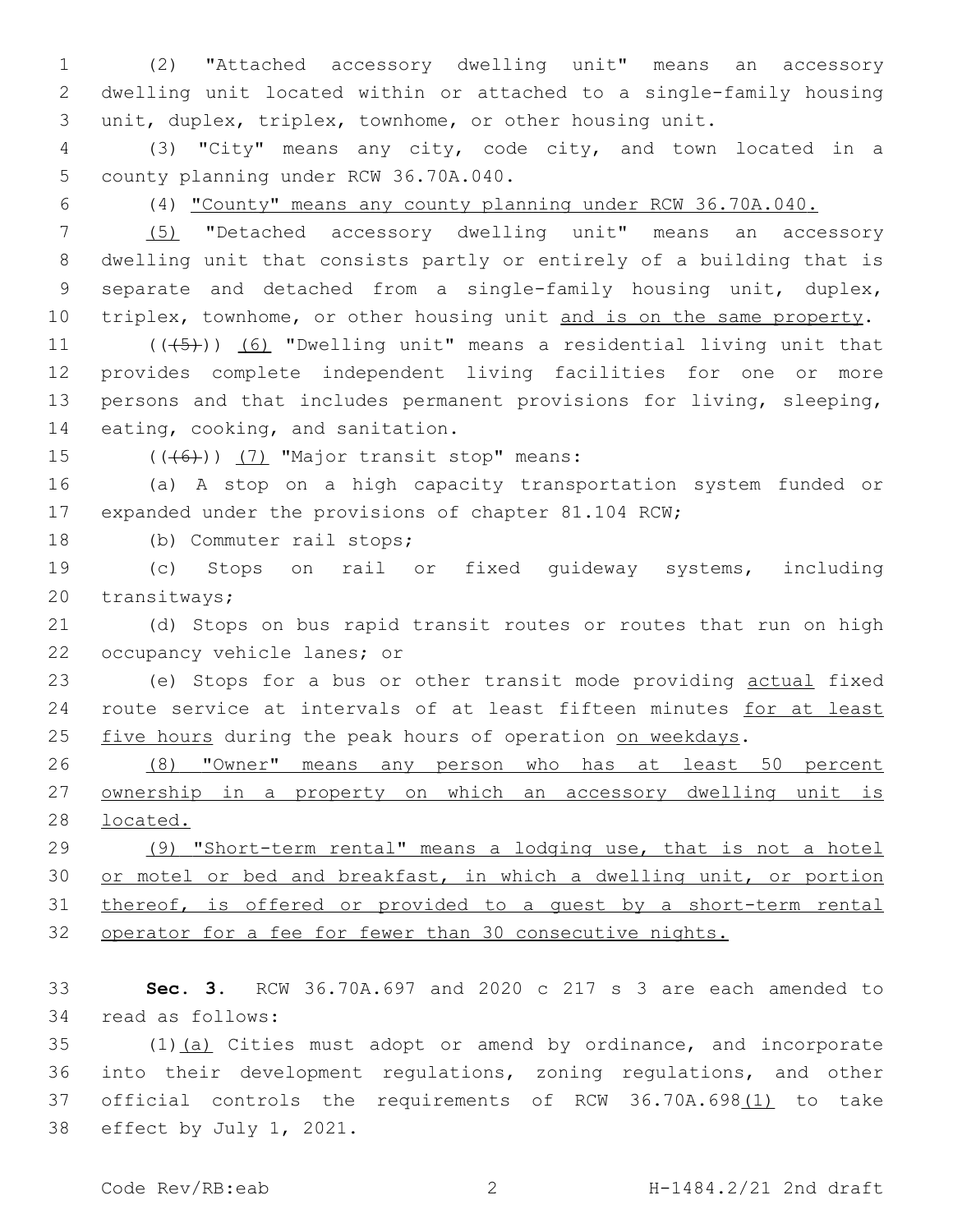1 (((2))) (b) Beginning July 1, 2021, the requirements of RCW 2 36.70A.698(1):

 $3$  (( $(a+b)$ ) <u>(i)</u> Apply and take effect in any city that has not 4 adopted or amended ordinances, regulations, or other official 5 controls as required under this section; and

6 (((b)) (ii) Supersede, preempt, and invalidate any local 7 development regulations that conflict with RCW 36.70A.698(1).

8 (2)(a) Cities and counties must adopt or amend by ordinance, and 9 incorporate into their development regulations, zoning regulations, 10 and other official controls the requirements of RCW 36.70A.698(2) 11 within two years of the next applicable deadline for its 12 comprehensive plan to be reviewed under RCW 36.70A.130 after July 1, 13 2021.

14 (b) Beginning two years after the next applicable deadline for 15 the review of a county's or city's comprehensive plan under RCW 16 36.70A.130 after July 1, 2021, the requirements of RCW 36.70A.698(2) 17 apply and take effect in any city or county that has not adopted or 18 amended ordinances, regulations, or other official controls as 19 required under this section, and preempt any conflicting development 20 regulations.

21 **Sec. 4.** RCW 36.70A.698 and 2020 c 217 s 4 are each amended to read as follows:22

 $(1)$   $(a)$  Except as provided in ((subsection[s]  $(2)$  and  $(3)$  of this 24 section)) (b) and (c) of this subsection, through ordinances, development regulations, zoning regulations, and other official controls as required under RCW 36.70A.697(1)(a), cities may not require the provision of off-street parking for accessory dwelling units within one-quarter mile of a major transit stop.

 $((+2+))$  (b) A city may require the provision of off-street parking for an accessory dwelling unit located within one-quarter mile of a major transit stop if the city has determined that the accessory dwelling unit is in an area with a lack of access to street parking capacity, physical space impediments, or other reasons supported by evidence that would make on-street parking infeasible 35 for the accessory dwelling unit.

36  $((+3+))$  (c) A city that has adopted or substantively amended 37 accessory dwelling unit regulations within the four years previous to 38 June 11, 2020, is not subject to the requirements of this ((section)) 39 subsection (1).

Code Rev/RB:eab 3 H-1484.2/21 2nd draft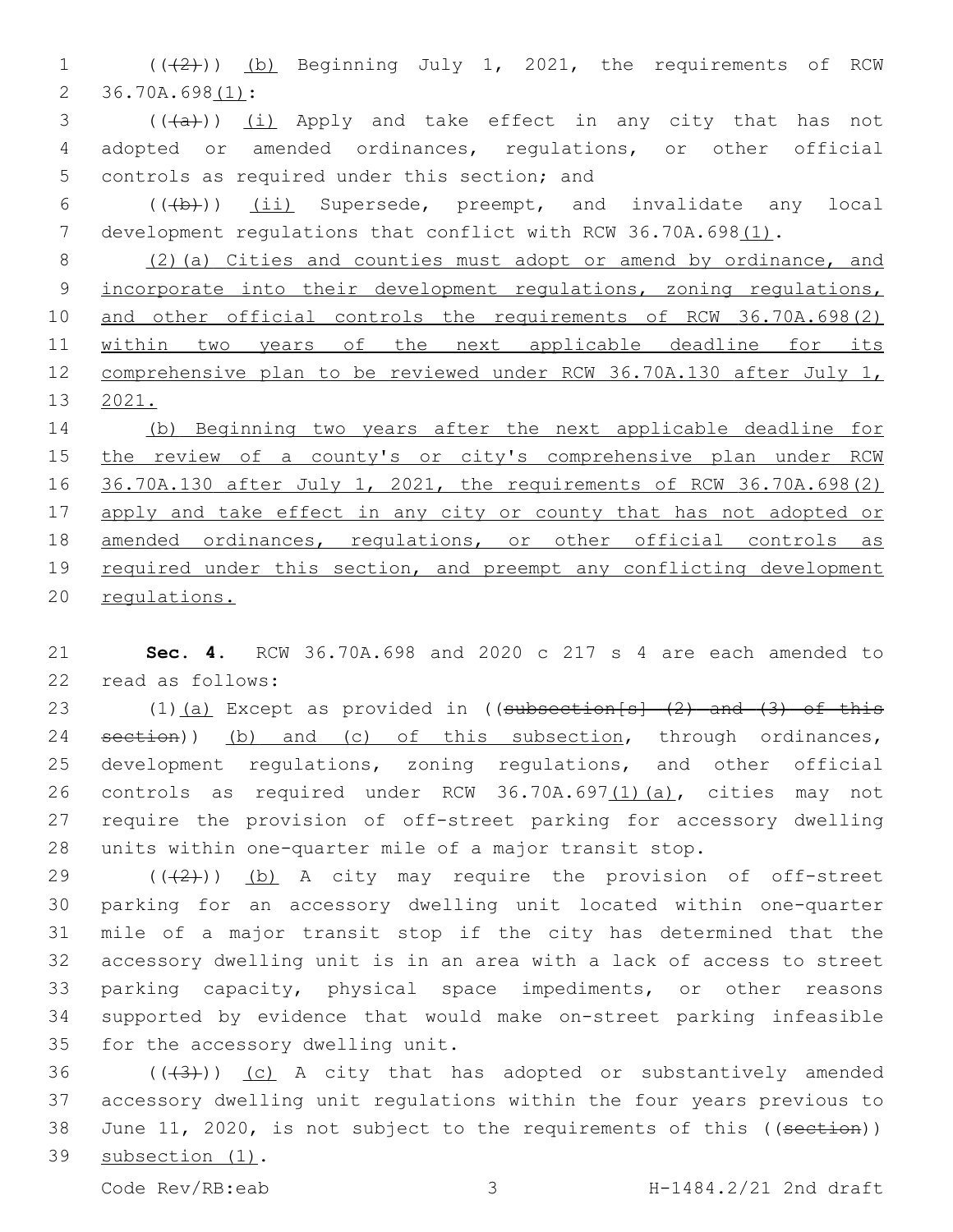| 1           | Through ordinances, development regulations,<br>(2)<br><u>and</u><br>other |
|-------------|----------------------------------------------------------------------------|
| 2           | official controls adopted or amended as required under<br>RCW              |
| 3           | $36.70A.697(2)$ :                                                          |
| 4           | (a) Cities and counties may not impose or enforce an<br>owner              |
| 5           | occupancy requirement on any housing or dwelling unit on a lot             |
| 6           | containing an accessory dwelling unit, unless an accessory dwelling        |
| 7           | unit on the lot is being offered or used for short-term rental,            |
| $8\,$       | except that:                                                               |
| $\mathsf 9$ | (i) Cities and counties may impose and enforce an owner occupancy          |
| 10          | requirement for the first year after initial occupation of the unit        |
| 11          | or primary residence following permitting; and                             |
| 12          | (ii) Cities and counties may impose an<br>owner occupancy                  |
| 13          | requirement for an additional period if such a requirement is              |
| 14          | supported by findings of the need for such an increased requirement        |
| 15          | adopted by the city or county after at least two public hearings are       |
| 16          | held on the proposal, and any ordinance, development regulations, and      |
| 17          | other official controls finally adopted directly address feedback          |
| 18          | from the community. Such an additional period of owner occupancy           |
| 19          | restrictions must be geographically limited, and may not apply to all      |
| 20          | of the residential zones within the city or county.                        |
| 21          | (b) Cities and counties may adopt ordinances, development                  |
| 22          | regulations, and other official controls, including the imposition of      |
| 23          | fees, impact fees, or taxes, or the waiver of taxes, fees, or              |
| 24          | specific regulations, to encourage use of accessory dwelling units         |
| 25          | for long-term housing. Cities and counties may only offer such             |
| 26          | reduced impact fees, deferral of taxes, or other incentives for the        |
| 27          | development or construction of accessory dwelling units if such units      |
| 28          | are subject to effective binding commitments or covenants that the         |
| 29          | units will not be regularly offered for short-term rental and the          |
| 30          | city or county has a program to audit compliance with such                 |
| 31          | commitments or covenants.                                                  |
| 32          | (c) Cities and counties that impose owner occupancy requirements           |
| 33          | on lots containing accessory dwelling units must provide for a             |
| 34          | hardship exemption from any owner occupancy requirements applicable        |
| 35          | to a housing or dwelling unit on the same lot as an accessory              |

35 to a housing or dwelling unit on the same lot as an accessory dwelling unit. Such an exemption must allow an owner to offer for rental for periods of 30 days or longer a dwelling unit or housing unit as if a dwelling or housing unit on the property was owner occupied, when the owner no longer occupies the primary residence due to age, illness, financial hardship due to the death of a spouse,

Code Rev/RB:eab 4 H-1484.2/21 2nd draft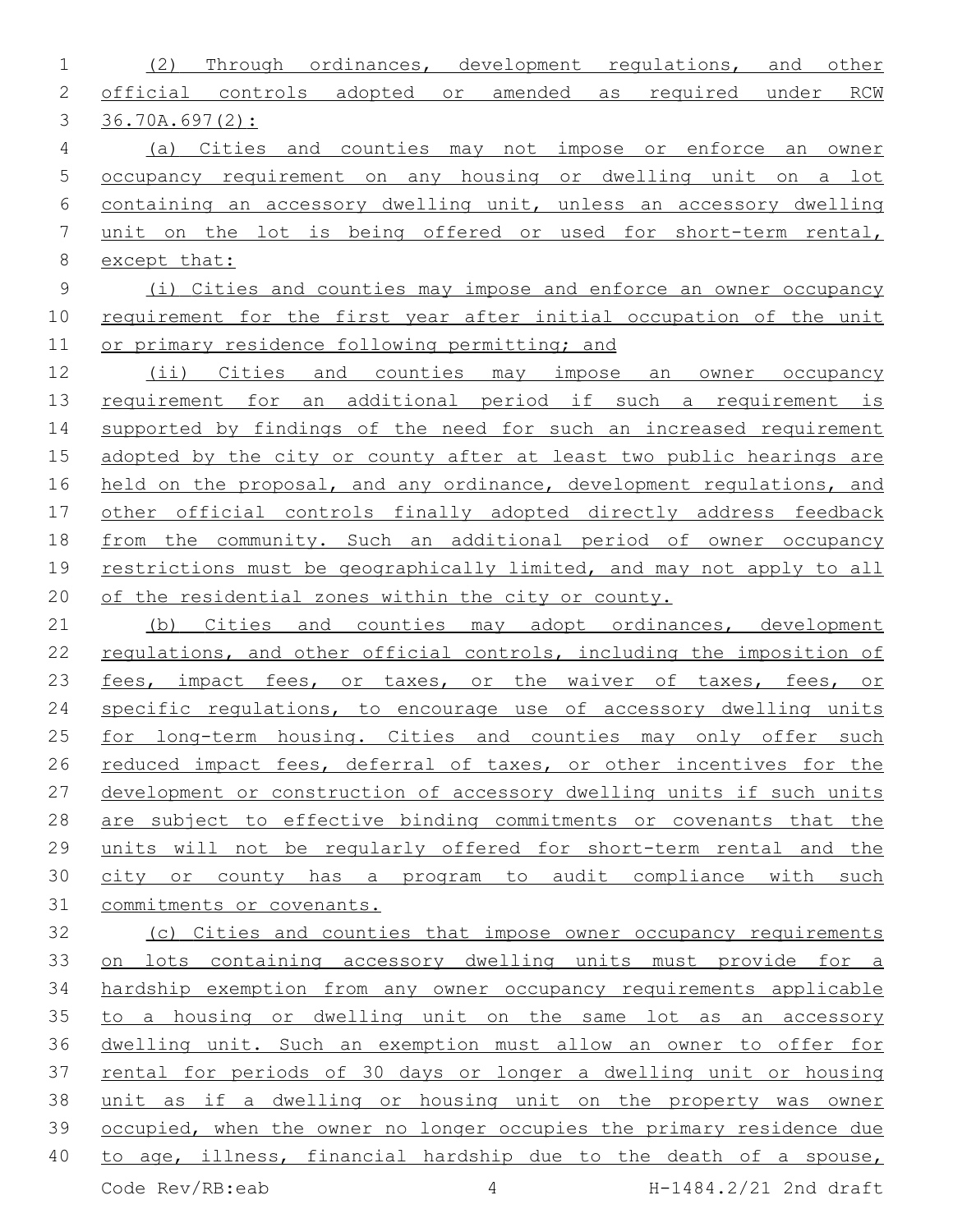domestic partner, or co-owner of the property, disability status, the 2 deployment, activation, mobilization, or temporary duty, as those terms are defined in RCW 26.09.004, of a service member of the armed forces, or other such reason that would make the owner occupancy requirement an undue hardship on the owner. A city or county shall develop and implement a process for the review of hardship applications. Any city or county that imposes an owner occupancy requirement on lots containing accessory dwelling units and has not provided a hardship exemption from the requirement through 10 ordinances, development regulations, or other official controls as 11 required by this subsection may not impose or enforce an owner occupancy requirement on any lot containing an accessory dwelling unit until such time as the city or county has adopted the required hardship exemption, except that an owner-occupancy requirement pursuant to (a) of this subsection (2) may be imposed and enforced if the owner of the lot offers an accessory dwelling unit for short-term 17 rental within the county or if the owner of the lot owns more than three accessory dwelling units within the county.

 NEW SECTION. **Sec. 5.** A new section is added to chapter 35.21 20 RCW to read as follows:

 Except for occupant limits on group living arrangements regulated under state law or on short-term rentals as defined in RCW 64.37.010 and any lawful limits on occupant load per square foot or generally applicable health and safety provisions as established by applicable building code or city ordinance, a city or town may not regulate or limit the number of unrelated persons that may occupy a household or 27 dwelling unit.

 NEW SECTION. **Sec. 6.** A new section is added to chapter 35A.21 29 RCW to read as follows:

 Except for occupant limits on group living arrangements regulated under state law or on short-term rentals as defined in RCW 64.37.010 and any lawful limits on occupant load per square foot or generally applicable health and safety provisions as established by applicable building code or city ordinance, a code city may not regulate or limit the number of unrelated persons that may occupy a household or 36 dwelling unit.